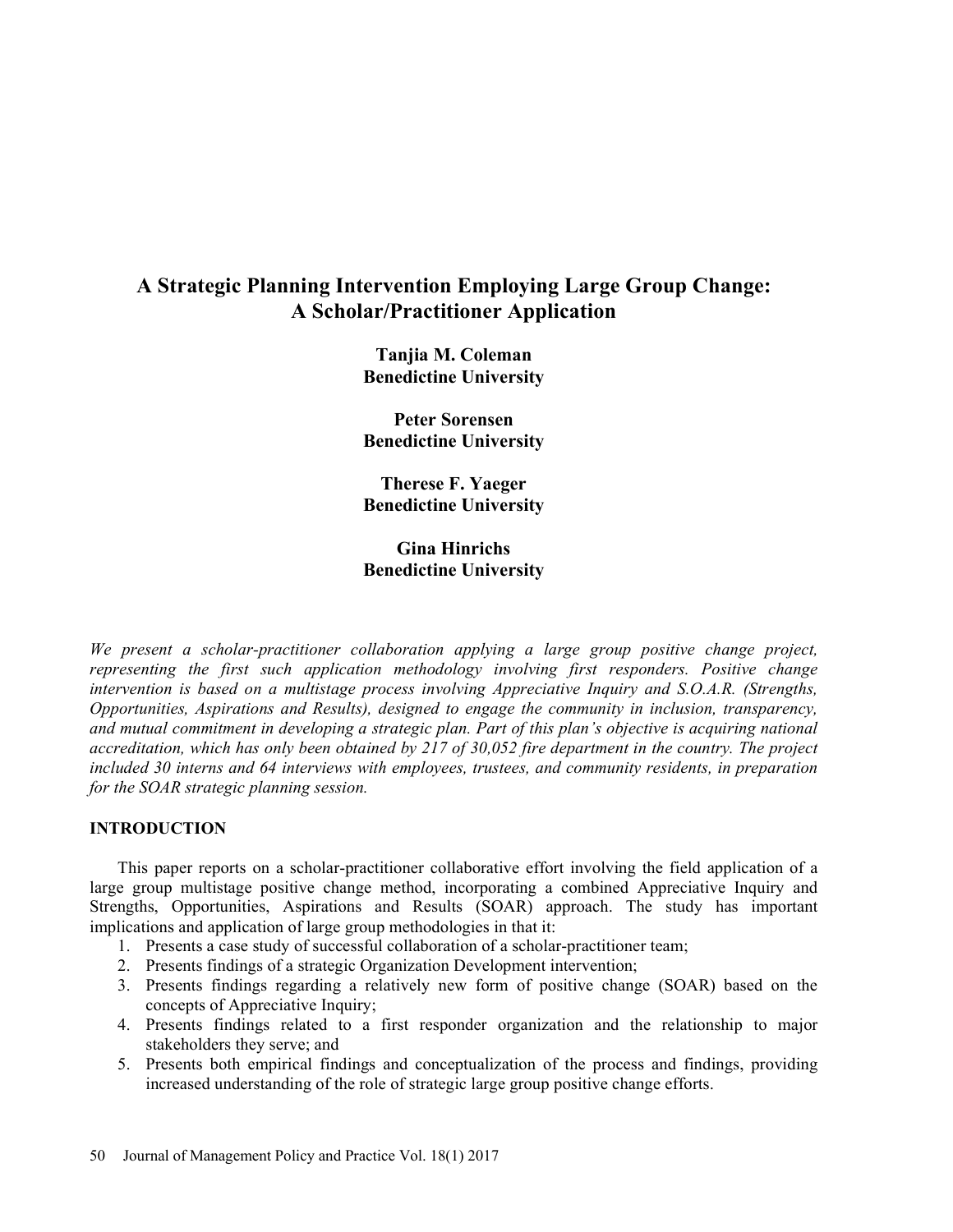The research team is comprised of four members: two scholars, and two practitioners. All members collaborated on the development and submission of this paper. The paper reviews the concepts that served as the basis for the intervention, beginning with a short discussion of the origin of the positive organization scholar movement, followed by a brief description of the development of Appreciative Inquiry and the development of S.O.A.R, which is closely related to and an adaptation of Appreciative Inquiry to strategic planning. The paper then presents an overview of the project, a description of the process, and results.

#### Positive Organizational Scholarship

Appreciative Inquiry has been closely linked to and related to the Positive Organizational Scholarship (POS) movement, and consequently SOAR, as a product of Appreciative Inquiry is part of that movement. POS in turn is related to the Positive Psychology movement, associated with Martin Seligman. Two sources that are exceptionally helpful in providing background on POS are the works of "Positive Organizational Scholarship: What does it Achieve," (Caza and Cameron, 2008) and an earlier piece, "An Introduction to Positive Organizational Scholarship" by Cameron, Dutton and Quinn (2003). In both of these works, the Positive Psychology movement was described as being initiated by Seligman (1999) who was then the president of the American Psychological Association. The intent of the movement was to place greater emphasis on the positive aspects of psychological behavior in contrast to the dominant and overwhelming emphasis on pathology.

Topics that have been identified with Positive Organizational Scholarship include individual virtue and social concern, leadership, organizational virtue, positive relationships and performance, psychological capital, and absence of negativity.

# Appreciative Inquiry

Appreciative Inquiry has clearly made a significant impact on the study and practice of organizational change and improvement. In 1987, David Cooperrider and Suresh Srivastva published the first public statement regarding Appreciative inquiry, entitled "Appreciative Inquiry in Organizational Life" (Cooperrider & Srivastva, 1987). It has grown from an approach practiced by a small group at Case Western Reserve University to a world-wide phenomenon (Ericson & Bengsston, 2002). It has been cited in a survey of the leadership of the field as the most important recent contribution to the field (Warrick, 2002). It has been the subject of special issues of the OD Practitioner in 1998 and 2003, as well as a special issue of the OD Journal in 2000. It has also been the subject of a number of sessions at the Academy of Management, ASTD, the OD Network, a major international conference in 2001, with a 2nd international conference in 2004, as well as a number of others.

A comprehensive review of Appreciative Inquiry is presented in two reports: "Assessment of the State of Appreciative Inquiry: Past, Present, and Future," (Sorensen, Yaeger & Bengsston, 2003) and "Research Methodologies and the Promise of Appreciative Inquiry: A Review" (Sorensen, Yaeger, & Narel, 2015). The first report reviewed 50 studies and more than 400 publications, including 76 dissertations between 1987 and 2003. The study reported highly consistent favorable outcomes, including studies from Brazil, Canada, Nepal, and the U.K.

The second study reported on a review of 608 publications and an additional 64 dissertations between 2005 and 2014. The study reported studies from Africa, Australia, India, Mexico, Netherlands, China, South Africa, Canada, Russia, Kyrgyzstan, Nepal, and Malaysia. Again, reported results were consistently favorable. However, several criticisms were identified, which included ensuring that all levels of the system and key stakeholders were engaged in the intervention, and second, lack of support or momentum once back in the day-to-day routine. In the review, SOAR was identified as an approach that blends the concept of Appreciative Inquiry with strategic planning, an approach designed to deal with the above mentioned criticisms.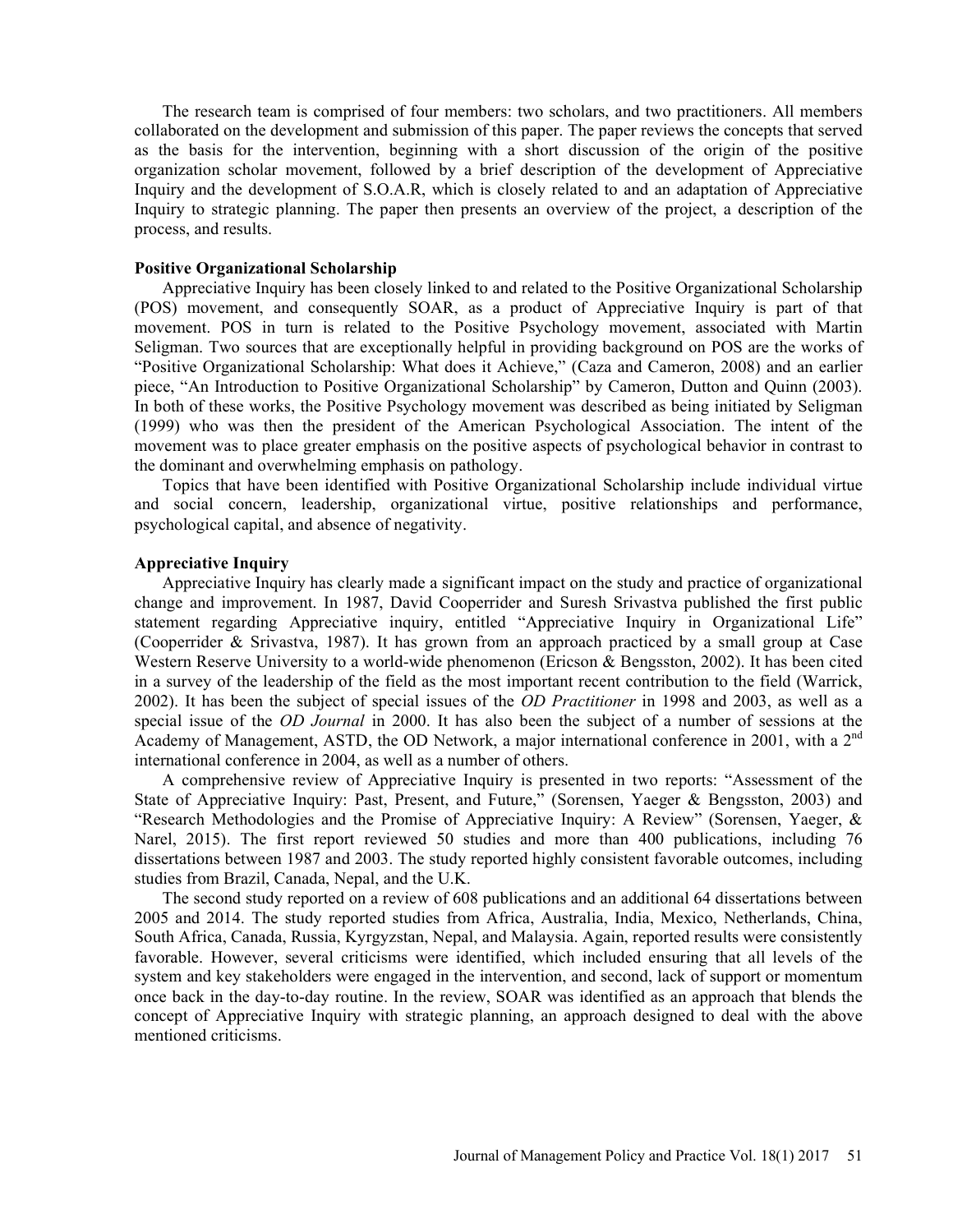#### SOAR

The first systematic presentation of SOAR appeared in 2009, in the publication Thin Book of SOAR: Building Strengths-based Strategy (Stavros & Hinrichs, 2009). There, the authors described SOAR as a positive approach to strategic thinking and planning that allows an organization to construct its future through collaborative, shared understanding and commitment to action" (Stavros & Hinrichs,  $p.10$ ) Additionally, in a recent article, Stavros, Hitchcock and Cole (2014) described SOAR as a process that builds on the identification of aspirations, defining what an organization and its members want to become, and a strategy of implementation for moving into the future.

Because it is a relatively new approach to organization improvement, reporting systematic research on SOAR has been limited. However, in the article previously mentioned, the authors presented a summary of a number of research projects, which included the following studies: Malone (2010), Chandramouli, (2011), Swafford (2013), Hitchcock (2014), Hinrichs and Newman (2013), Sprangel, Stavros and Cole (2011), Glovis (2012), and Cox (2014).

The study by Malone (2010) supported the successful application of the SOAR approach across groups of various sizes in the development and implementation of planning. The study by Chandramouli, (2011) reported on the results of a one-day group session with 65 members associated with a private school in India, a session which demonstrated the effectiveness of SOAR in creating a combined positive vision of the school among various stakeholders.

The Swafford (2013) study reported on the application of SOAR based on the results of 21 interviews with members of a California-based management association who had attended a SOAR professional development program. Member interviews reported SOAR as a positive-based approach to moving the organization forward. Hitchcock (2014) reported on the concept of collective motivation in organizational transformation, and found that SOAR resulted in increases in commitment and beliefs during an organizational transformation effort.

Hinrichs and Newman's (2013) work extended the application of SOAR by applying SOAR concepts to, and demonstrating the effectiveness of, SOAR on professional and executive coaching. Sprangel et al. (2011) demonstrated the effectiveness of SOAR in building trust in the development of collaborative relationships with customers, and improved supplier performance in interviews with 71 chemical management service program managers and customers.

Glovis (2012) presented findings based on a total of 122 SAP (Systems, Applications and Products) professionals, indicating that SOAR presented a framework that resulted in the alignment of individual and organizational needs in a positive manner, resulting in the encouragement of higher levels of individual, project, and organizational performance. In a study of teams, Cox (2014) was able to demonstrate that team members competent in SOAR were able to maximize the impact of emotional intelligence on collaboration.

Unlike Appreciative Inquiry on which the SOAR approach is based, the number of field studies exploring the impact and effectiveness is limited. But, like the reported studies of Appreciative Inquiry, the studies to date on SOAR demonstrate similar patterns of effectiveness. And like Appreciative Inquiry, SOAR studies are beginning to show its application in different kinds of organizations, and related to different approaches, such as counseling, project management and teams, and even international applications, such as in the school in India.

This current study adds to the emerging body of research with the reporting on a lengthy, multi-staged implementation of SOAR in a type of organization that has received considerable recognition as serving a critical role in the nation and in the community; namely, a first responder organization.

#### OVERVIEW

This study has added significance to the change and consulting world in that it is a study of a strategic planning process involving a first responder organization that is preparing for accreditation by the national accrediting agency, the Center for Public Safety Excellence (CPSE). Accreditation by the CPSE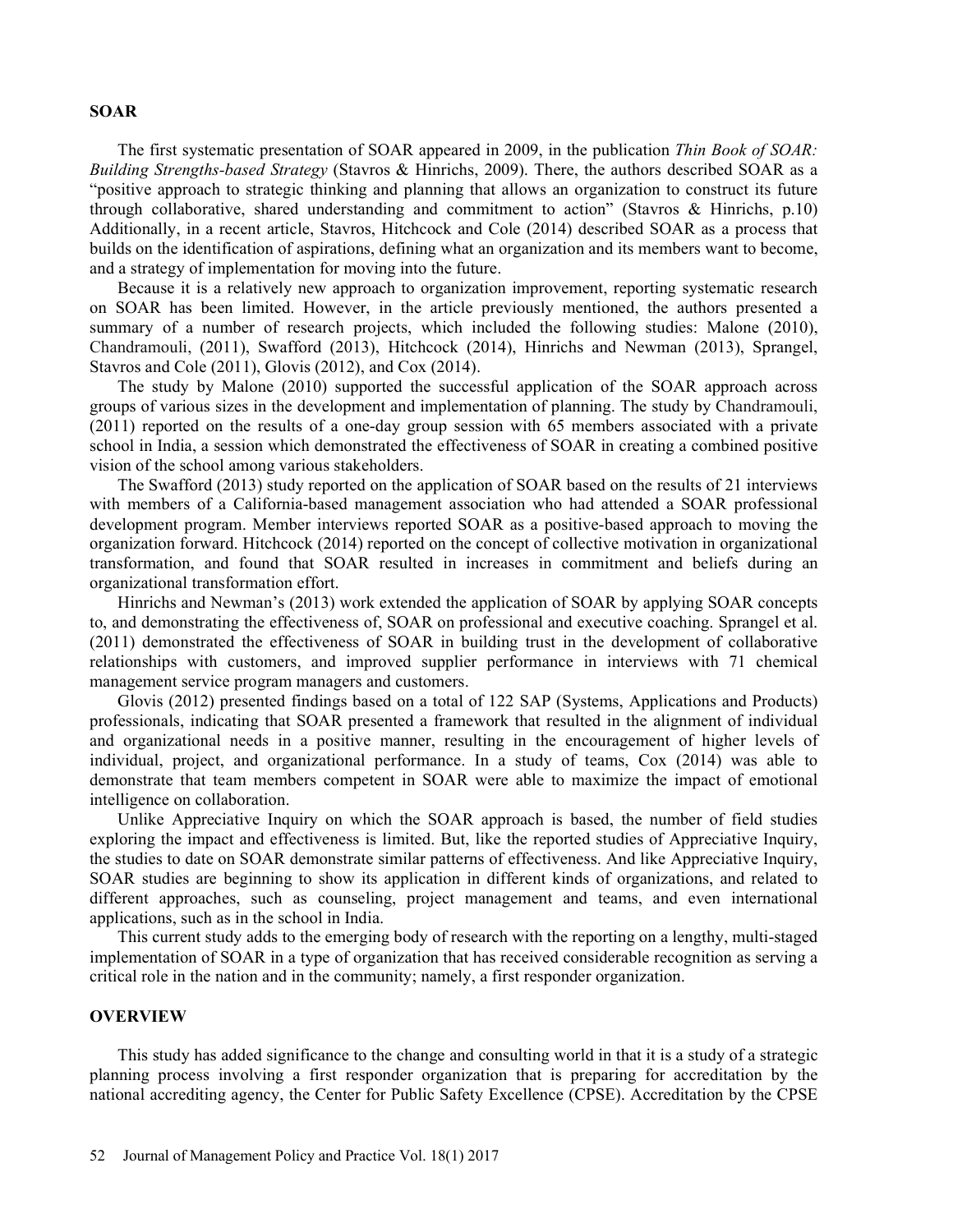is a significant distinction, in that only 217 fire departments out of 30,052 in the United States have achieved this designation.

The purpose of applying for accreditation is described by the fire department as:

the pursuit of accreditation symbolizes the dedication of the Lemont FDP in achieving the most effective and efficient delivery of emergency and non-emergency services; provides a forum for communication to management and leadership philosophies as well as facilitating input and building positive relationships with internal stakeholders; encourages continuous quality improvement; and fosters pride in the Lemont FPD, community and citizens.

## Summary of the Process

The strategic planning process involved a series of steps that included the following:

- 1. The initial phase, which involved the creation of a charter for the strategic planning process, including the creation of the core team and interns in planning the strategic planning process.
- 2. The second phase involved conducting 64 interviews with employees, trustees, and community residents; training interviewers who were graduate students with a concentration in organization development in the application of Appreciative Inquiry interviews; conducting the interviews; data analysis; and creating of a summary report of these interviews. The training of these graduate interns involved specific training in conducting appreciative inquiry interviews and data analysis, focusing on the identification of categories and themes. A total of 30 interns were involved in various stages of the project.
- 3. The next phase involved identification and invitation of stakeholders to the large group strategic planning session, also known as the SOAR Summit.

The interventions employed represented an increasingly growing approach to strategic planning, a movement away from an isolated, non-inclusive process dominated by a few major and influential decision-makers and professionals in strategic analysis and planning, to an inclusive process designed to increase the inclusion of greater relevant information, motivation, transparency, and commitment through the systematic inclusion of multiple and all relevant stakeholders. This trend is illustrated by the early and ongoing work of Marvin Weisbord in his large group intervention, known as Future Search (Weisbord, 1987). Large Group Interventions have been described as focusing on shared personal values, visions, and principles that establish commonality among individuals within an organization. Large Group Interventions are designed to create an environment of trust (Arena, 2009).

The early concept of large group strategic interventions was followed by the work of David Cooperrider, which shifted the focus from problem-based interventions to interventions that focus on opportunities, an approach often associated with the positive change movement. Appreciative Inquiry has grown over the years since the early Cooperrider articles to become one of the most popular and effective organization change interventions (Warrick, 2002). It is described as consisting of a process for identifying organization strengths, and envisioning and building on opportunities. One of the most important components of Appreciative Inquiry is the nature of the question asked (Sorensen et al., 2003). For example, in this study, questions that the interviewers asked as part of the Appreciative Inquiry Interview phase included:

Looking back over the last decade, think of when you were most proud or grateful for being part of the organization's services," and:

It is now 2020. Imagine that the organization has undertaken significant efforts in the last six years. They are now acknowledged as a best practice in providing innovative protective community services. The development is beyond your wildest dreams. Tell me what is happening."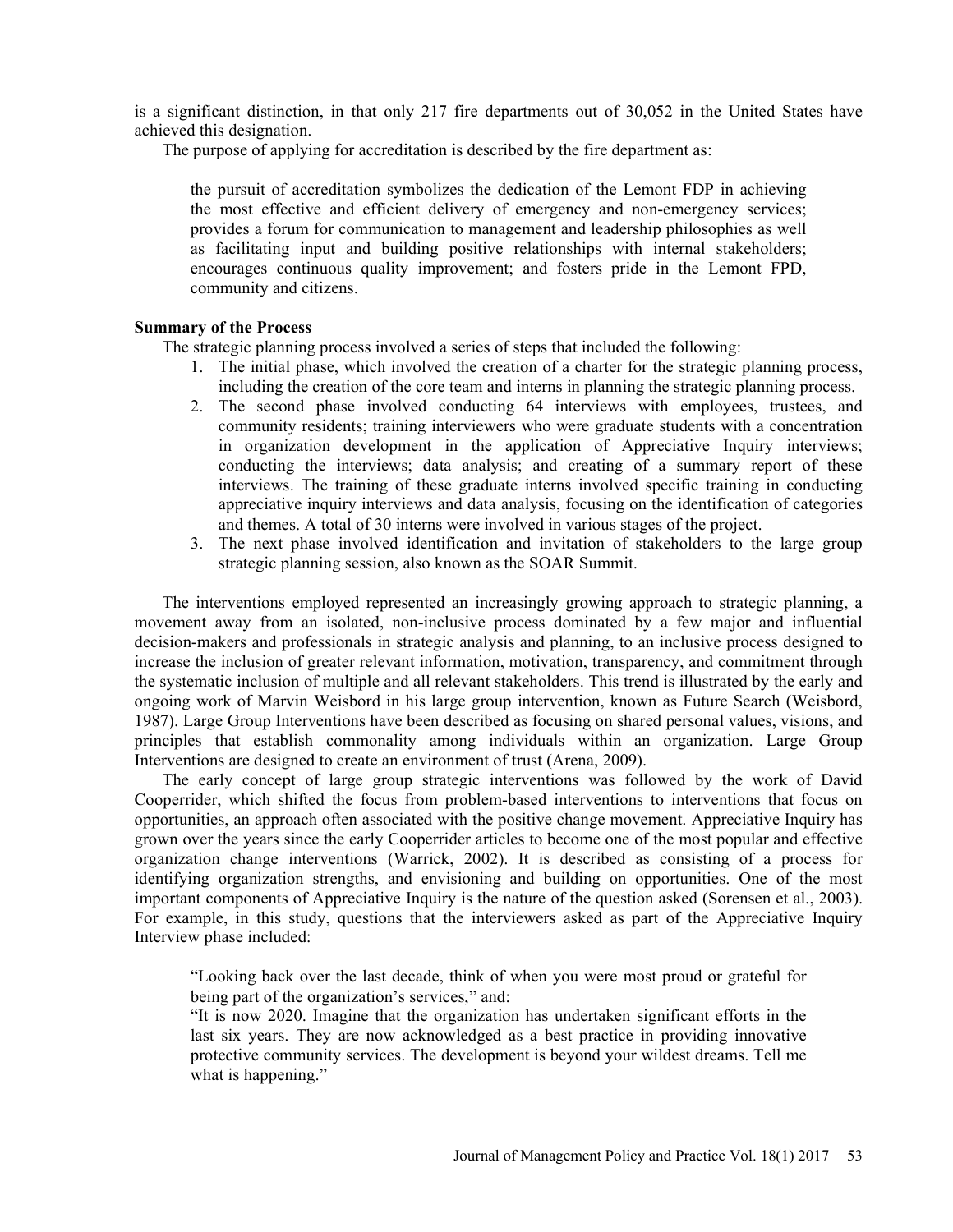SOAR is differentiated from the more traditional strategic planning process of Strengths, Weaknesses, Opportunities and Threats (SWOT). SWOT has been described as a strategic planning methodology that has an emphasis on adversities. It is described as an analysis-oriented process that involves an executive-level perspective of weakness and threats from a competitive orientation. SOAR, in contrast, is described as an affirmative-based, action-oriented process designed to generate energy by focusing on the possibilities of innovation and opportunities, a process involving all stakeholders (Hinrichs, 2010; Holman Devane, & Cady, 2007; Stavros & Hinrichs, 2009). In brief, the SOAR process consists of an identifying strengths (S); identifying aspirations, resulting in the creation of a shared vision of possibilities and opportunities  $(O \& A)$ ; designing strategic initiatives, often including creating priorities and a time framework, and creating meaning and measurable goals or results (R).

#### World Café

The SOAR intervention also incorporated the method or concept of World Café, which is described as a way of creating meaningful conversation designed for constructive dialogue and gathering information for developing creative possibilities for action (Brown & Isaacs, 2005; Holman et al., 2007).

#### **RESULTS**

Ten categories emerged from the data in the following rank order: relationship building was the most frequently cited category, followed by training, process transparency, cultural elements, communication, technology/equipment, leadership style, innovation, recognition, and resources.

If one looks at the patterns of responses across various stakeholders, common patterns and responses differ across various stakeholder groups. First, the most dominant theme is that four of the twelve most frequently cited responses are identical across all four stakeholders: relationship-building, process transparency, communication, and training. There are some differences in the order of responses, with community respondents ranking relationship building, process transparency, communication and training in that order, while employees ranked communications, relationship building, training and cultural elements, in that order. Administrators and trustees ranked relationship building, process, transparency, training, and communications, in that order.

#### Community Responses

Responses by community members reflected the critical nature of the role and mission that first responders play in the community, namely, the transparency related to the use of their tax dollars and the commitment to training and expenses associated with training initiatives. A quote from one of the respondents reflects these responses:

Not long ago there was a lifesaving event. The police department was called to an overdose. They provided the victim with a medication to reverse the effects of the overdose. Because the fire department had recent training with this product they were able to access the situation and provide further treatment that saved the life of the victim. It was the communication and the training between the two departments that resulted in a positive experience.

#### Employee Responses

The employee responses related to the importance of communication, relationship-building and training is not surprising. However, the employee responses to the need for recognition may be a surprise; this was related to the sense that the first responders believed that they were simply doing what they are expected and what they want to do, which is representing the dedication and commitment of first responders to others. A quote from one of the respondent reflects these responses: "It is very important for the public to know and understand what we do. In most cases they don't know or are misinformed. They are entitled to know we are here to serve.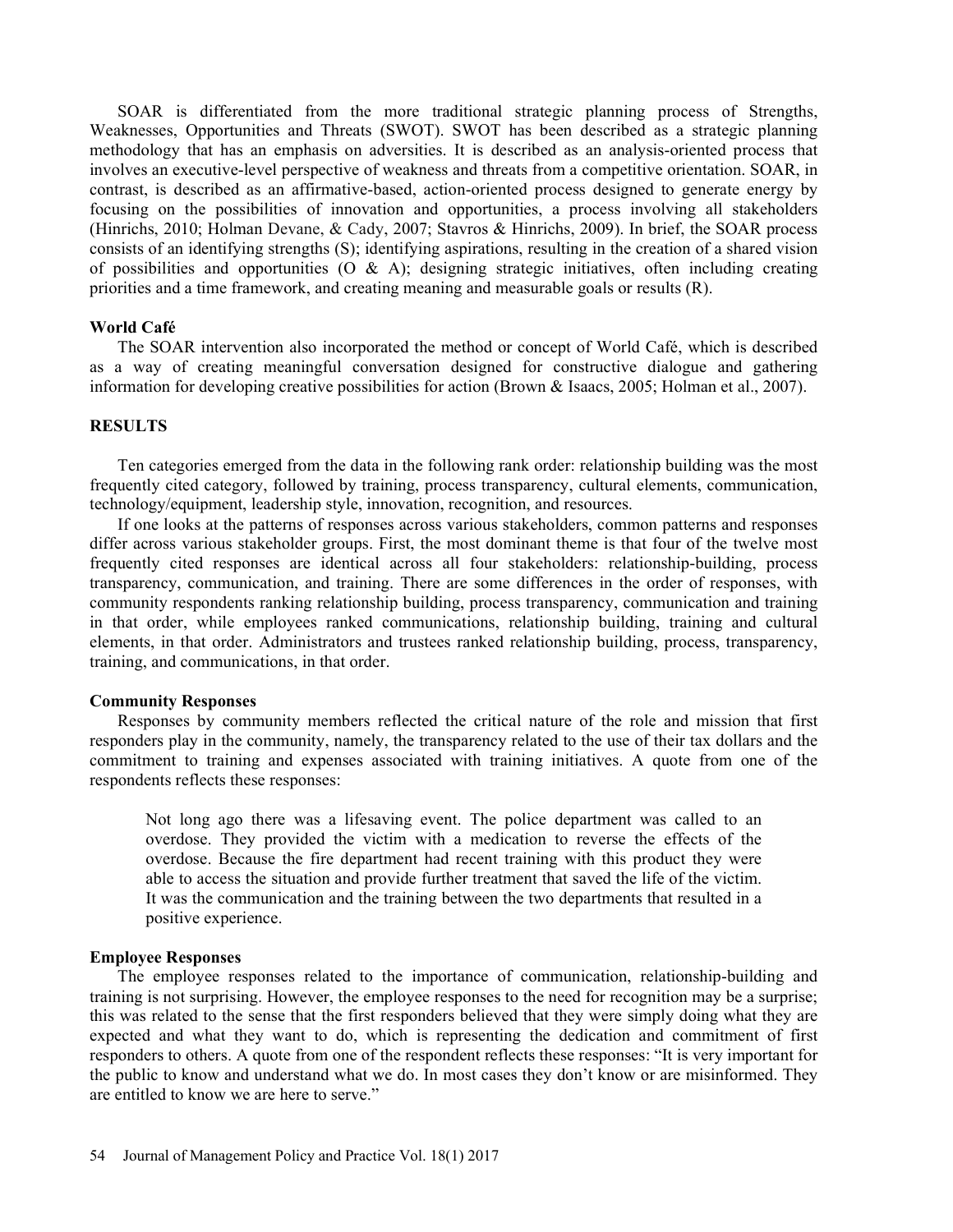## Administrator Responses

Not surprisingly, administrators focused on building relations, in other words, building a culture of commitment. These responses are reflected in the following quote: "We are all together. We all have value to the organization. From the probation firefighter, to part time secretary to the battalion chief.

## Trustee Responses

Trustees are representatives of the community, with a special role of responsibility to both the first responders and the community, ranking relationship-building and transparency as high. A simple, straightforward yet powerful example of the importance of building relationships with the community is reflected in the following quote: "Get out and cruise the neighborhood. Wave to kids and shake hands with people".

## Participant/Observer

The frequency of, and ranking of responses by group provides a limited interpretation of the intervention. An overall reporting of the event by one of the practitioners acting as a participant/observer provides additional and potentially more significant insights into the intervention. The roles of the practitioners actually encompassed several roles. One role was the designer and implementer of the intervention, and the other was as participant/observer, or in a sense, the combination of both the practitioner and scholar roles. A summary of key observations by the participant/observer, as scholar/practitioner include:

- 1. From an participant/observer perspective, the process for gaining the participation from all four groups resulted in over eight weeks of multi-layered communications being sent to the community residents' home, to employees in the workplace, and information being posted on the fire station website to garner support for both the interviewing process and for the SOAR Summit.
- 2. The most frequently mentioned categories were relationship building, communication, and process transparency. These are the same processes that are identified with both AI and SOAR, in that both are focused on relationship-building with all stakeholders involved, including transparency, because all stakeholders are together discussing ideas and future possibilities and communication methods. .
- 3. A particularly significant observation was that two stakeholder groups, the community residents and administrative group, expressed both gratitude and desire to understand or better explain facets of fiscal responsibility and knowledge. The participant/observer noted that community residents had either directly or indirectly experienced the impact that the Department had in responding to various neighborhood emergencies and inquiries. These experiences provided an understanding on the part of community residents of the relevance and critical nature of Departmental funding and expenditures. The administrative group also expressed the importance of not only fiduciary responsibility, but the need to fully and transparently communicate Departmental expenditures to the community. This agreement and mutual understanding on the part of the Department and the community is probably one of the most significant outcomes of the intervention in terms of strategic planning.
- 4. The intervention also resulted in a significantly greater sense of transparency between trustees, the community, and the Department, again a crucial element for strategic planning in a community service and community-funded program.
- 5. The intervention resulted in increased trust between the Department and the community. Some of the community members, in fact, commented on their surprise at the openness and desire for community participation and involvement, particularly at a time of frequent mistrust of their government.
- 6. The intervention successfully accomplished its primary mission or intent: the creation of a fiveyear strategic plan with intentional and open participation by all stakeholder groups. This plan has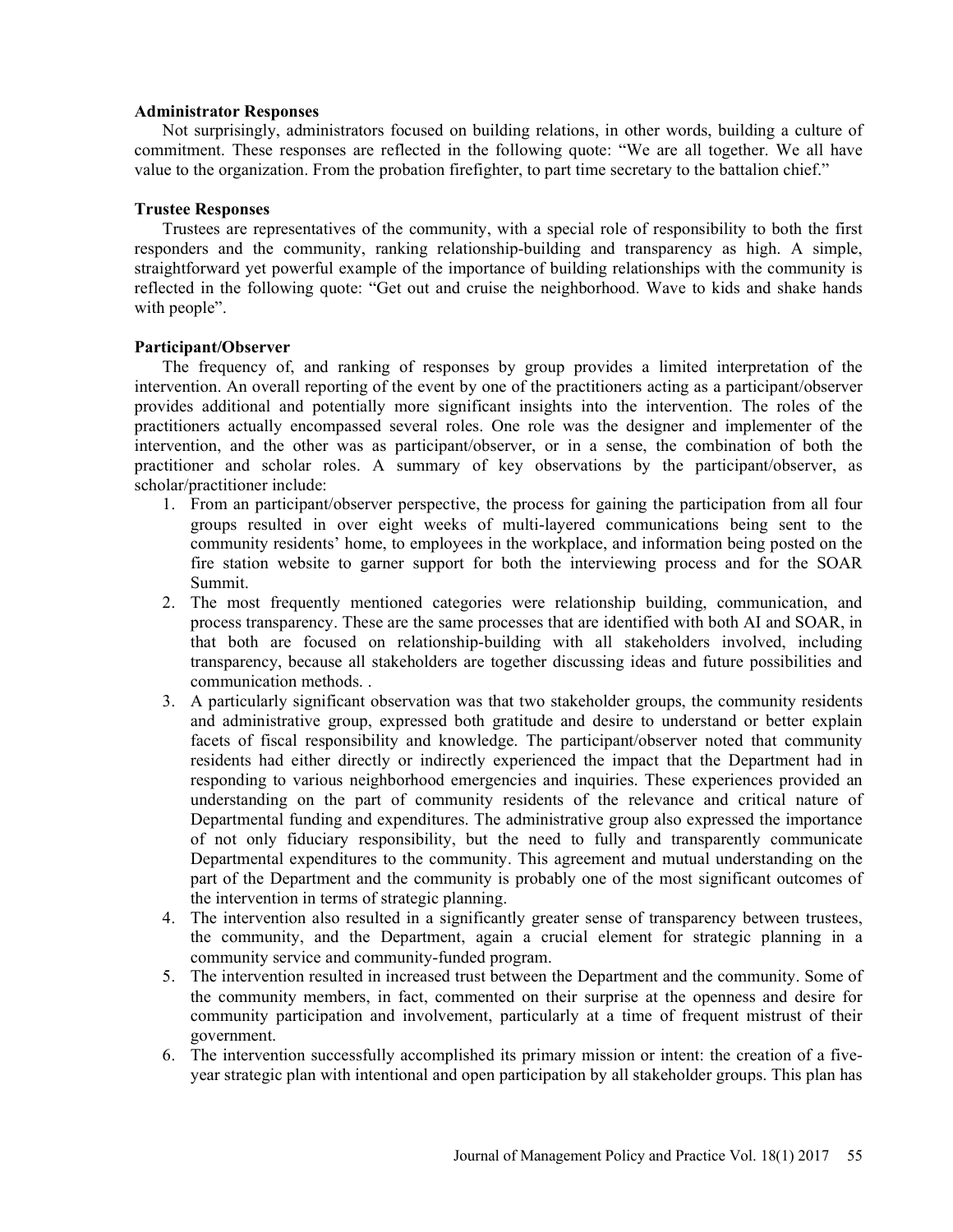been shared with all participants and has been publically posted on the home page of the Department website.

The study represents the extension and reporting on the application of both classic and recent OD and consulting work in the form of large group positive change interventions, to an organization that has become increasingly recognized on a national level since 9/11 for its critical mission and dedication: the First Responder Organization.

## SUMMARY AND CONCLUSIONS

This paper reports on a scholar-practitioner project. The project is unique in several aspects. It reports on the application of a large group strategic planning process as part of an accreditation application process for a first responder organization. It is also unique in the fact that it presents the application of a process based on the sequential application of two related positive change interventions: Appreciative Inquiry and SOAR. Appreciative Inquiry was used in interviews in preparation and context setting for the application of SOAR sessions.

The project resulted in the following:

- 1. The creation of a five-year strategic plan;
- 2. A plan that is inclusive and incorporated the views and needs of all stakeholders-community members, trustees, employees, and administrators;
- 3. The process provided the basis and foundation for a strong positive strategic plan based on the emergent outcomes of the AI/SOAR process, which included the opportunity to voice and discuss relationship-building between the community and the organization, and the opportunity to voice and discuss feelings of gratitude for service to the community, the role of the community and organization in terms of fiscal responsibility, and the importance of process transparency;
- 4. An analysis of the interview data and the SOAR Summit indicated a high degree of consensus between all project participants as to major themes and their priorities: agreement which in and of itself created a sense of inclusion and commitment to a common objective;
- 5. The project provided the basis for the implementation of a systematic set of activities directed toward sustaining and building on the initiative and momentum created through the involvement of all relevant stakeholders through the creation of a 5-year Customer Centric Strategic Plan available to the entire community through the organization's website;
- 6. A demonstration that the inclusion of basically a double stage intervention -- the use of Appreciative Inquiry interviews followed by a large group SOAR experience, that the combination is a powerful and effective way of establishing a sense of transparency, common agenda and commitment to a common objective;
- 7. Established a strong foundation for movement toward a prestigious and difficult to obtain national accreditation;
- 8. Finally, the project presented an illustration of the application of a combination of AI and SOAR to the strategic planning process in an organization which has become increasingly critical and central to the welfare of the general community, and that has been increasingly recognized for the importance of its role: the first responder organization.

## **REFERENCES**

- Arena, M. J. (2009). Understanding large group intervention processes: A complexity theory perspective. Organization Development Journal, 27(1), 49.
- Brown, J., & David I. (2005). The world café: Shaping our futures through conversations that matter.<br>Berrett-Koehler Publishers.
- Cameron, K. S., Dutton, J. E., & Quinn, R. E. (2003). An introduction to positive organizational scholarship. Positive organizational scholarship, 3, 13.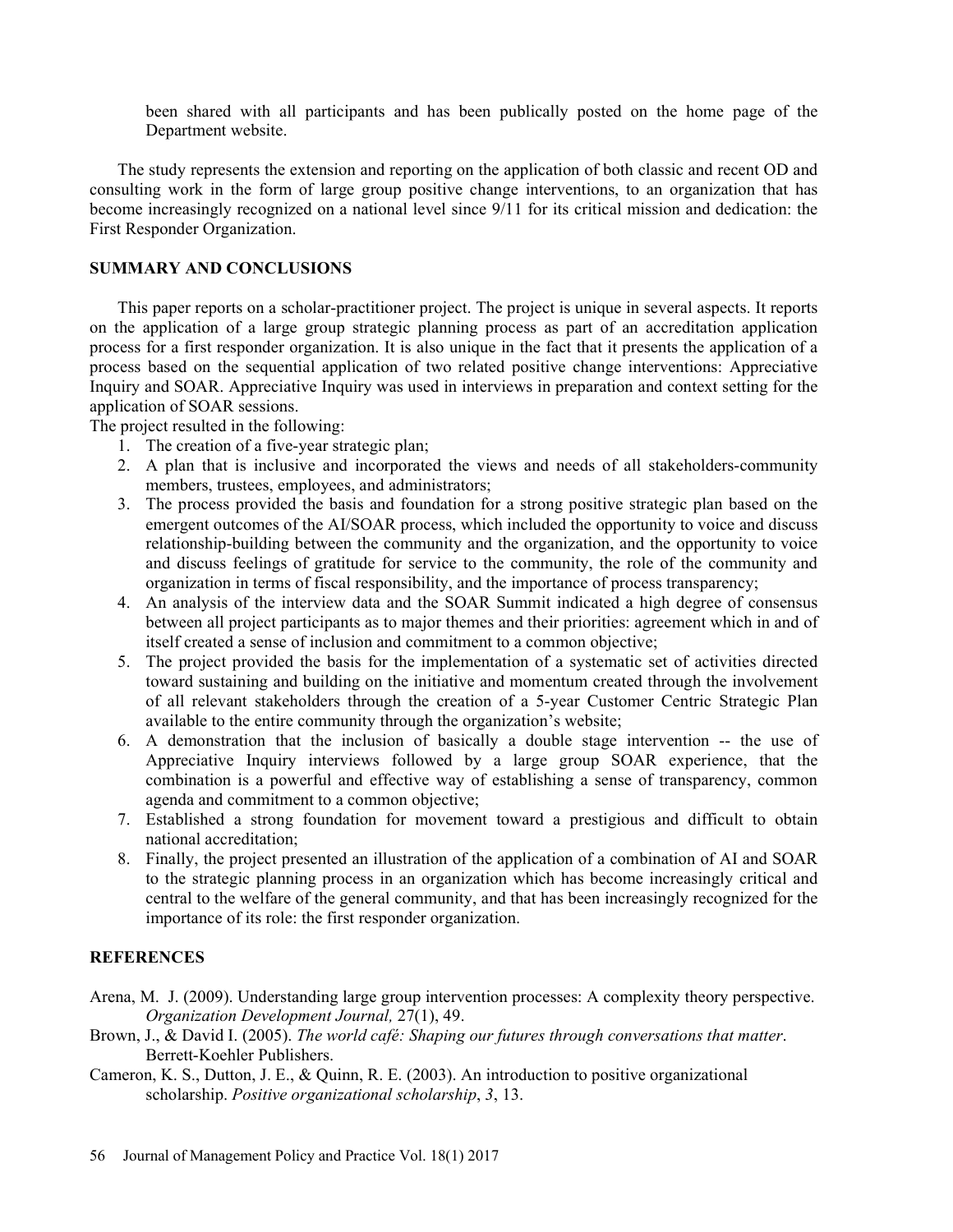- Caza, B. B., & Caza, A. (2008). Positive Organizational Scholarship A Critical Theory Perspective. Journal of Management Inquiry, 17(1), 21-33.
- Chandramouli, M. O. R. E. (2011). The effect of Appreciative Inquiry as organizational development intervention on organizational planning and service quality improvement in St. Francis School (ICSE). Revista de cercetare si interventie sociala, 33, 27.
- Cole, M., Stavros, J. (2014). Psychometric properties of the SOAR Profile. Paper Session presented at Lawrence Tech Research Day 2014, Southfield, Michigan.
- Cooperrider, D. L., & Srivastava, S. (1987). Appreciative inquiry in organizational life. Research in Organizational Change and Development, 1(1), 129-169.
- Cox, J. (2014). An Evaluation of the relationship between emotional intelligence, SOAR and Collaboration: Implications for team. (Doctoral Dissertation, College of Management, Lawrence Technological University).
- Ericson, A., & U. Bengtsson. (2002). Appreciative inquiry: The common language of global OD. Working Paper, Benedictine University Management and organization Behavior Program Research.
- Glovis, M. (2012). A mixed methods study in the expression of flow, SOAR, and motivation: Developing individual transcendence with the delivery of complex systems integration projects. (Doctoral Dissertation, College of Management, Lawrence Technological University).
- Hinrichs, G., Newman, D. (2013). Development Cultural Adaptability: Four Cases of Executive Coaching Support for leader/managers. 2013 Proceedings of the Southwest Academy of Management. pps. 64-79, Albuquerque, NM.
- Hitchcock, J. A. (2014). An Exploration of Organizational Collective Motivation and the Influence of the SOAR Framework to Build Organizational Collective Motivation. Lawrence Technological University.
- Holman, P., Devane, T., & Cady, S. (2007). The change handbook: The definitive resource on today's best methods for engaging whole systems. Berrett-Koehler Publishers.
- Humphrey, A. S. (2005, December). SWOT Analysis for management consulting. SRI Alumni Association Newsletter, pp. 7-8.
- Malone, P. R. (2010). An appreciative exploration of strategic capacity and the impact of the SOAR framework in building strategic capacity. Lawrence Technological University.
- Seligman, M. E. (1999). The President's address. American Psychologist,  $54(8)$ , 559-562.
- Sorensen, P., and Yaeger, T. (2004). "Feedback from the Positive Question  $-$  The integration of appreciative inquiry with survey feedback: from corporate to global cultures," In D. Cooperrider and M. Avital (Ed.) Advances in Appreciative Inquiry. London: Elsevier Press.
- Sorensen, P. F., Yaeger, T. F., & Bengtsson, U. (2003). The promise of appreciative inquiry: A 20-year review. OD PRACTITIONER, 35(4), 15-21.
- Sorensen, P., Yaeger, T., & Narel, R. (2015). Research methodologies and the promise of appreciative inquiry: A Review. Paper presented at the Fourth International Conference and Doctoral Seminar on Research Methods, June, 2015, Lyon, France.
- Stavros, J. M., & Hinrichs, G. (2011). The thin book of® SOAR: Building strengths-based strategy. Thin Book Publishing.
- Stavros, J., Cole, M., & Hitchcock, J. (2014). A research review of SOAR. AI Practitioner, 16(3), 75-80.
- Sprangel, S., Stavros, J., Cole, M. (2011). Creating sustainable relationships using the strengths, opportunities, aspirations and results framework, trust, and environmentalism: A research $\Box$ based case study. International Journal of Training and Development, 15(1), 39-57.
- Swafford, S. W. (2013). Applied experiences of the SOAR framework by association management and foundation executives. Pepperdine University.
- Warrick, D. D. (2002). Organization Development: Past, present and future from the view of the experts. Presented to the OD and Change division Executive committee, Academy of Management, Denver, CO.